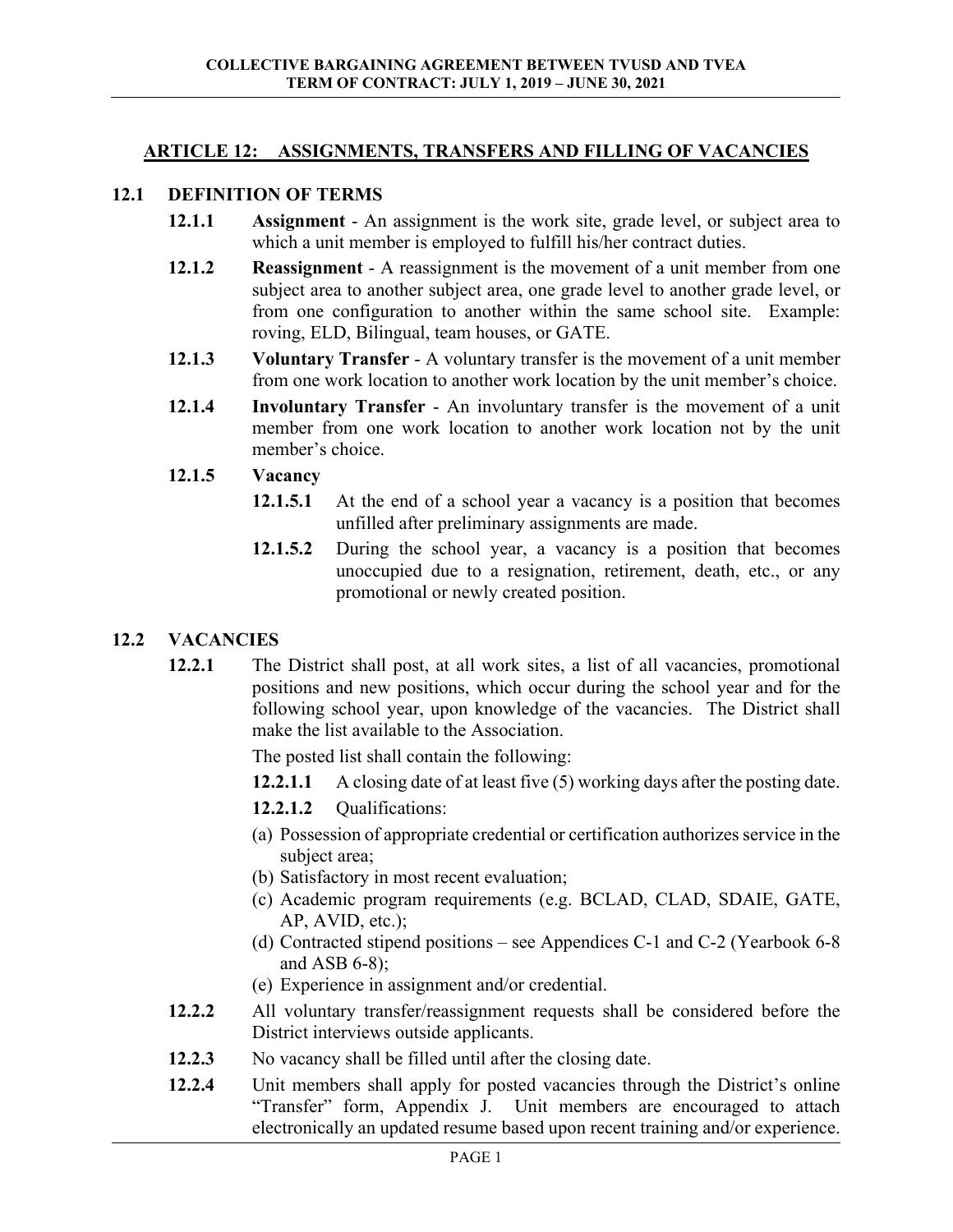# **12.3 VOLUNTARY TRANSFERS**

- **12.3.1** Unit members who desire to transfer to a posted vacancy at another District work site must submit a request for transfer, utilizing the District's online transfer form in accordance with 12.2.4 (Appendix J).
	- **12.3.1.1** A separate request utilizing the District's online transfer form shall be submitted for each new posting.
	- **12.3.1.2** It is the responsibility of the employee requesting a transfer to submit his/her request utilizing the District's online transfer form by 5:00 p.m. on the posted closing date.
	- **12.3.1.3** Voluntary transfer/placement shall be based upon the following nonordered criteria:
		- (a) Interview;
		- (b) Program Requirements;
		- (c) Experience in assignment and/or Credential.
	- **12.3.1.4** Finalists may be observed provided all finalists are observed. Finalists observed by the interviewing administrator within the last two (2) years may be exempt from this observation.
	- **12.3.1.5** A voluntary transfer may be denied if a unit member is working under an Assistance Plan/Improvement Plan, is a "referred teacher" in the PAR program, does not have the proper certification to instruct English Learners, or has not met the criteria to be designated as "Highly Qualified" under the No Child Left Behind Act.
- **12.3.2** A unit member who meets qualification criteria 12.2.1.2 shall be granted an interview for any position for which he/she has submitted a transfer request.
- **12.3.3** If a unit member's request for a voluntary transfer is denied, the unit member shall, upon request, be provided a written explanation for the denial by the Superintendent or designee.
- **12.3.4** In no case may a unit member "bump" another unit member in the school or District in order to acquire a particular assignment.
- **12.3.5** When downsizing and/or opening a new school, the District will elicit voluntary transfers first.

## **12.4 INVOLUNTARY TRANSFERS**

- **12.4.1** Reasons for Involuntary transfers of unit members may include, but are not limited to, the following:
	- **12.4.1.1** A decrease in the number of pupils which requires a decrease in the number of unit members pursuant to Article 11: Class Size; elimination and/or addition or change of program(s) and/or funding; boundary changes; or school openings.
- **12.4.2** No unit member shall be involuntarily transferred as a result of disciplinary action or for negative evaluations, received within the past school year, except as provided in 12.4.6.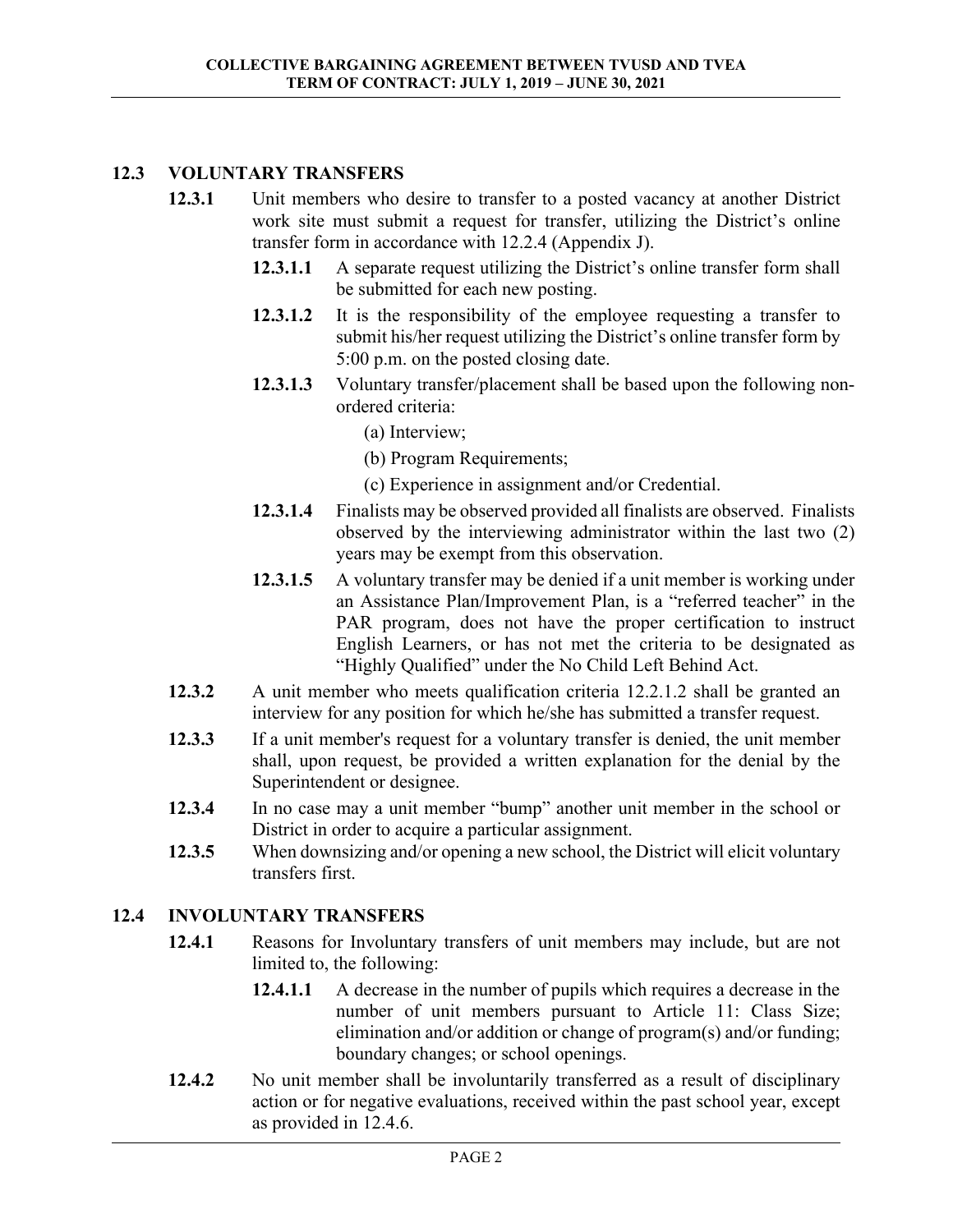- **12.4.3** The District will not displace other unit members in order to implement an involuntary transfer.
- **12.4.4** When an involuntary transfer is necessary and all other qualifications (see 12.2.1.2) are equal, District seniority shall prevail when determining which unit member is subject to the involuntary transfer. Unit members working in a shared teaching assignment in accordance with Article 22 are subject to the same seniority criteria as other unit members when determining which unit member is subject to an involuntary transfer.
- **12.4.5** Involuntary transfer placement shall occur in District seniority order followed primarily by the non-ordered criteria below:
	- (a) Interview (if possible);
	- (b) Program requirements;
	- (c) Experience in assignment and/or Credential;
	- (d) Unit member preference (minimum of three (3) choices as indicated on Appendix J)**.**
- **12.4.6** The Superintendent may initiate the transfer of one (1) unit member per school year when it is determined to be in the best interests of the site/department. Under this provision, the District must provide a written rationale to the member for its decision to transfer. This section shall not be subject to grievance procedures in Article 16.
- **12.4.7** Unit members who are involuntarily transferred during the current school year shall be allowed three (3) days of release time to implement the transfer. The District shall provide assistance in moving the unit member's materials.
- **12.4.8** A good faith effort shall be made to give each involuntarily transferred unit member a written notice of assignment by the final day of the school year.

## **12.5 ASSIGNMENTS/REASSIGNMENTS**

- **12.5.1** Reasons for assignments/reassignments of unit members may include, but are not limited to, the following:
	- **12.5.1.1** An increase/decrease in the number of pupils which requires an increase/decrease in the number of unit members pursuant to Article 11: Class Size; elimination and/or addition or change of program(s) and/or funding; boundary changes; or school openings.
- **12.5.2** A good faith effort shall be made to give each unit member a written notice of his/her next year's tentative assignment/reassignment by the final day of the school year. These notices of assignment/reassignment are tentative and subject to change contingent on staffing needs as determined by the administrator. Any change in tentative assignment/reassignment is not subject to the grievance procedure provided this Agreement is not otherwise violated.
- **12.5.3** When a vacancy occurs at a school site during the school year, unit members shall be notified of the vacancy so that assignment/reassignment consideration can be given to interested unit members before transfers or candidates from outside the District are considered. It shall be the unit member's responsibility to inform their site administrator of his/her assignment/reassignment